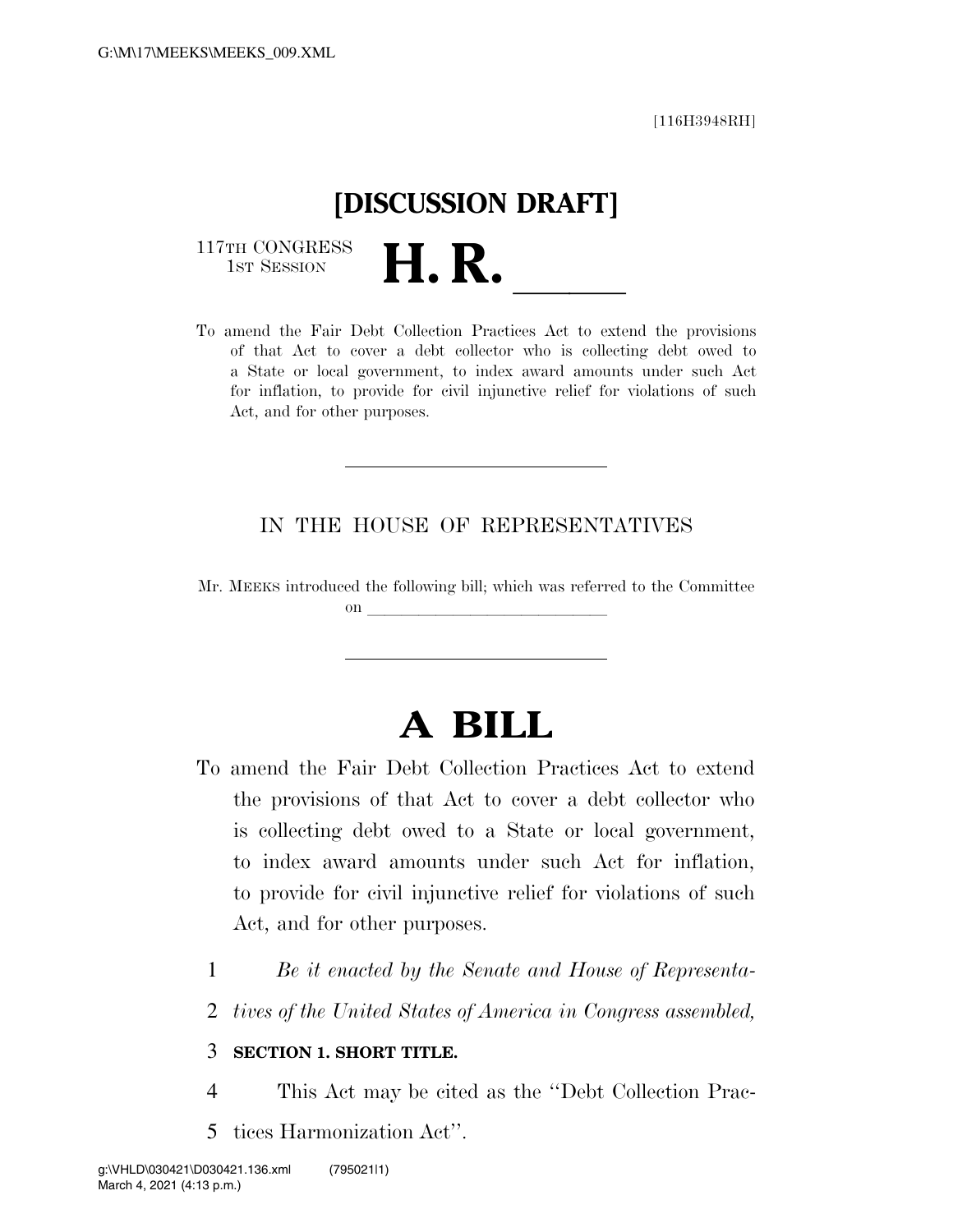| 1              | SEC. 2. PREVENTING DECEPTIVE AND HARASSING PRAC-      |
|----------------|-------------------------------------------------------|
| $\overline{2}$ | TICES WHEN COLLECTING DEBT OWED TO A                  |
| 3              | STATE OR LOCAL GOVERNMENT.                            |
| $\overline{4}$ | Section 803(5) of the Fair Debt Collection Practices  |
| 5              | Act $(15 \text{ U.S.C. } 1692a(5))$ is amended—       |
| 6              | (1) by striking "money arising out" and insert-       |
| 7              | ing the following: "money—                            |
| 8              | $\lq\lq$ arising out";                                |
| 9              | (2) by striking "judgment." and inserting             |
| 10             | "judgment; or"; and                                   |
| 11             | $(3)$ by adding at the end the following:             |
| 12             | "(B) owed to a State.".                               |
| 13             | SEC. 3. AWARD OF DAMAGES.                             |
| 14             | (a) ADDITIONAL DAMAGES INDEXED FOR INFLA-             |
| 15             | TION.                                                 |
| 16             | (1) IN GENERAL.—Section 813 of the Fair               |
| 17             | Debt Collection Practices Act (15 U.S.C. 1692k) is    |
| 18             | amended by adding at the end the following:           |
| 19             | "(f) ADJUSTMENT FOR INFLATION.—                       |
| 20             | "(1) INITIAL ADJUSTMENT.—Not later than $90$          |
| 21             | days after the date of the enactment of this sub-     |
| 22             | section, the Bureau shall provide a percentage in-    |
| 23             | crease (rounded to the nearest multiple of \$100 or   |
| 24             | $$1,000$ , as applicable) in the amounts set forth in |
| 25             | this section equal to the percentage by which—        |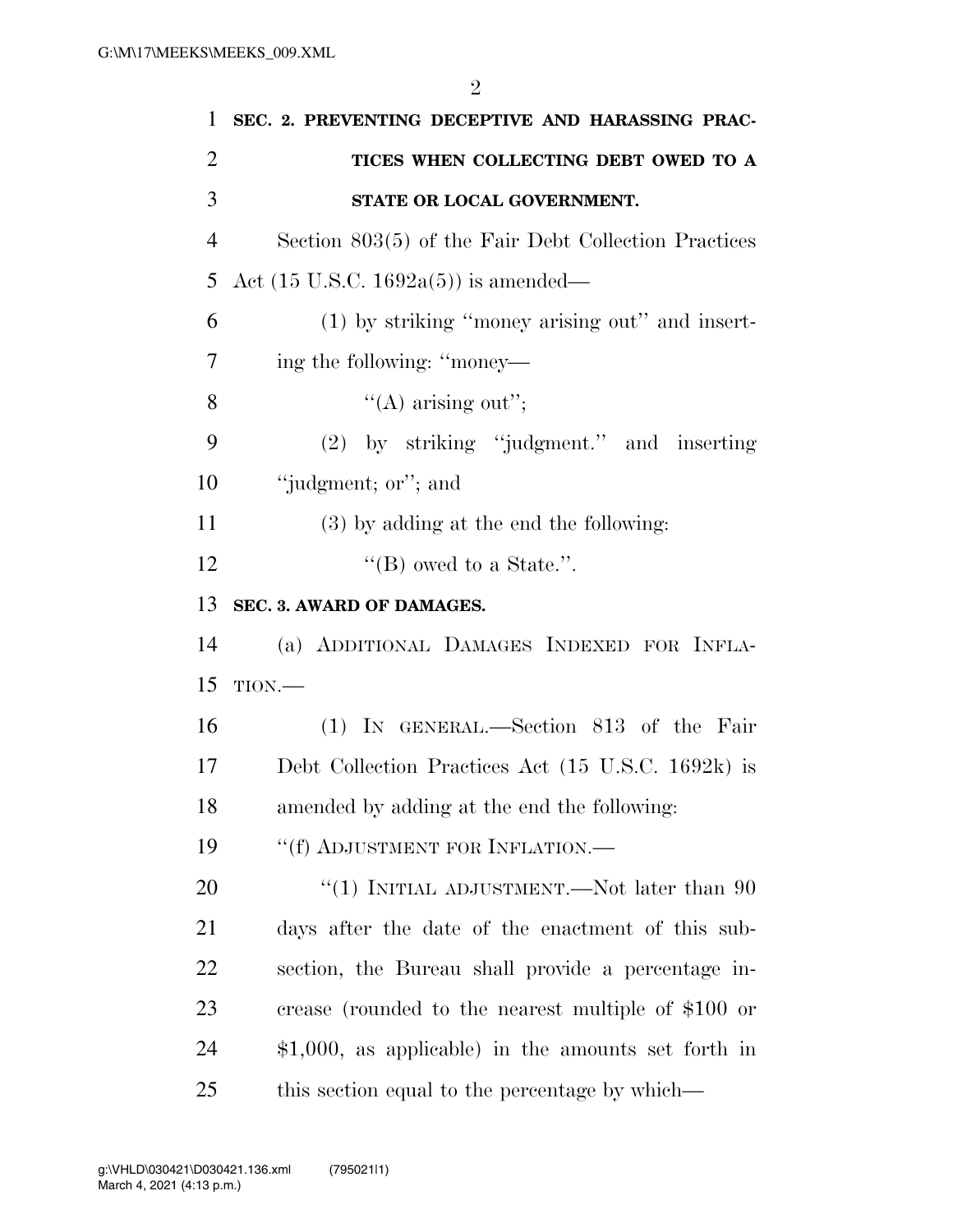| $\mathbf{1}$   | "(A) the Consumer Price Index for All                      |
|----------------|------------------------------------------------------------|
| $\overline{2}$ | Urban Consumers (all items, United States city             |
| 3              | average) for the 12-month period ending on the             |
| $\overline{4}$ | June 30 preceding the date on which the per-               |
| 5              | centage increase is provided, exceeds                      |
| 6              | "(B) the Consumer Price Index for the $12$ -               |
| 7              | month period preceding January 1, 1978.                    |
| 8              | "(2) ANNUAL ADJUSTMENTS.—With respect to                   |
| 9              | any fiscal year beginning after the date of the in-        |
| 10             | crease provided under paragraph (1), the Bureau            |
| 11             | shall provide a percentage increase (rounded to the        |
| 12             | nearest multiple of $$100$ or $$1,000$ , as applicable) in |
| 13             | the amounts set forth in this section equal to the         |
| 14             | percentage by which—                                       |
| 15             | "(A) the Consumer Price Index for All                      |
| 16             | Urban Consumers (all items, United States city             |
| 17             | average) for the 12-month period ending on the             |
| 18             | June 30 preceding the beginning of the fiscal              |
| 19             | year for which the increase is made, exceeds               |
| 20             | "(B) the Consumer Price Index for the $12$ -               |
| 21             | month period preceding the 12-month period                 |
| 22             | described in subparagraph $(A)$ .".                        |
| 23             | (2) APPLICABILITY.—The increases made under                |
| 24             | section 813(f) of the Fair Debt Collection Practices       |
| 25             | Act, as added by paragraph (1) of this subsection,         |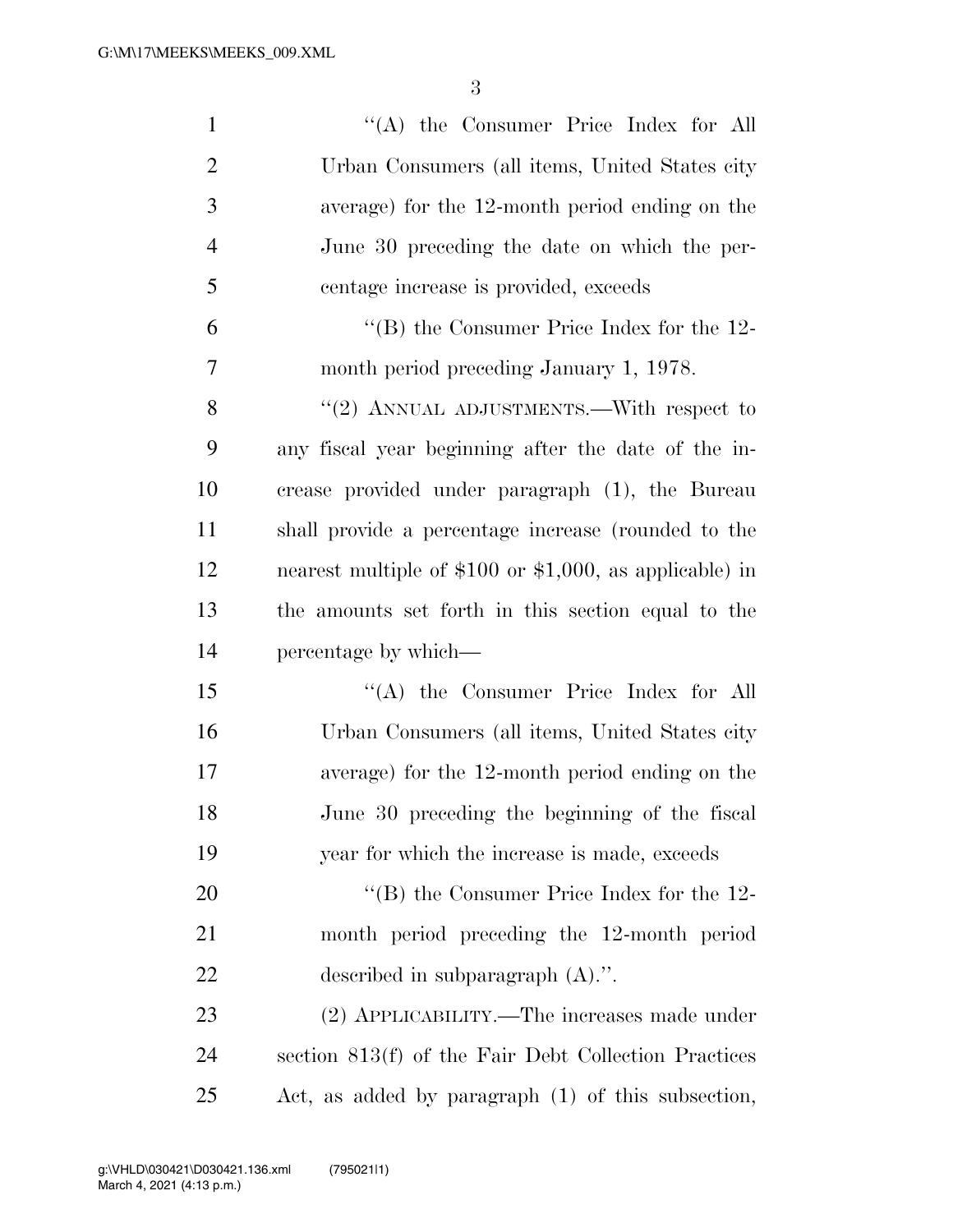shall apply with respect to failures to comply with a provision of such Act (15 U.S.C. 1601 et seq.) oc- curring on or after the date of enactment of this Act.

 (b) INJUNCTIVE RELIEF.—Section 813(d) of the Fair Debt Collection Practices Act (15 U.S.C. 1692k(d)) is amended by adding at the end the following: ''In a civil action alleging a violation of this title, the court may award appropriate relief, including injunctive relief.''.

## **SEC. 4. PROHIBITION ON THE REFERRAL OF EMERGENCY INDIVIDUAL ASSISTANCE DEBT.**

 Chapter 3 of title 31, United States Code, is amend-ed—

 (1) in subchapter II, by adding at the end the following:

### **''§ 334. Prohibition on the referral of emergency indi-**

**vidual assistance debt** 

 ''With respect to any assistance provided by the Fed- eral Emergency Management Agency to an individual or household pursuant to the Robert T. Stafford Disaster Re- lief and Emergency Assistance Act (42 U.S.C. 5122 et seq.), if the Secretary of the Treasury seeks to recoup any amount of such assistance because of an overpayment, the Secretary may not contract with any debt collector or other private party to collect such amounts, unless the